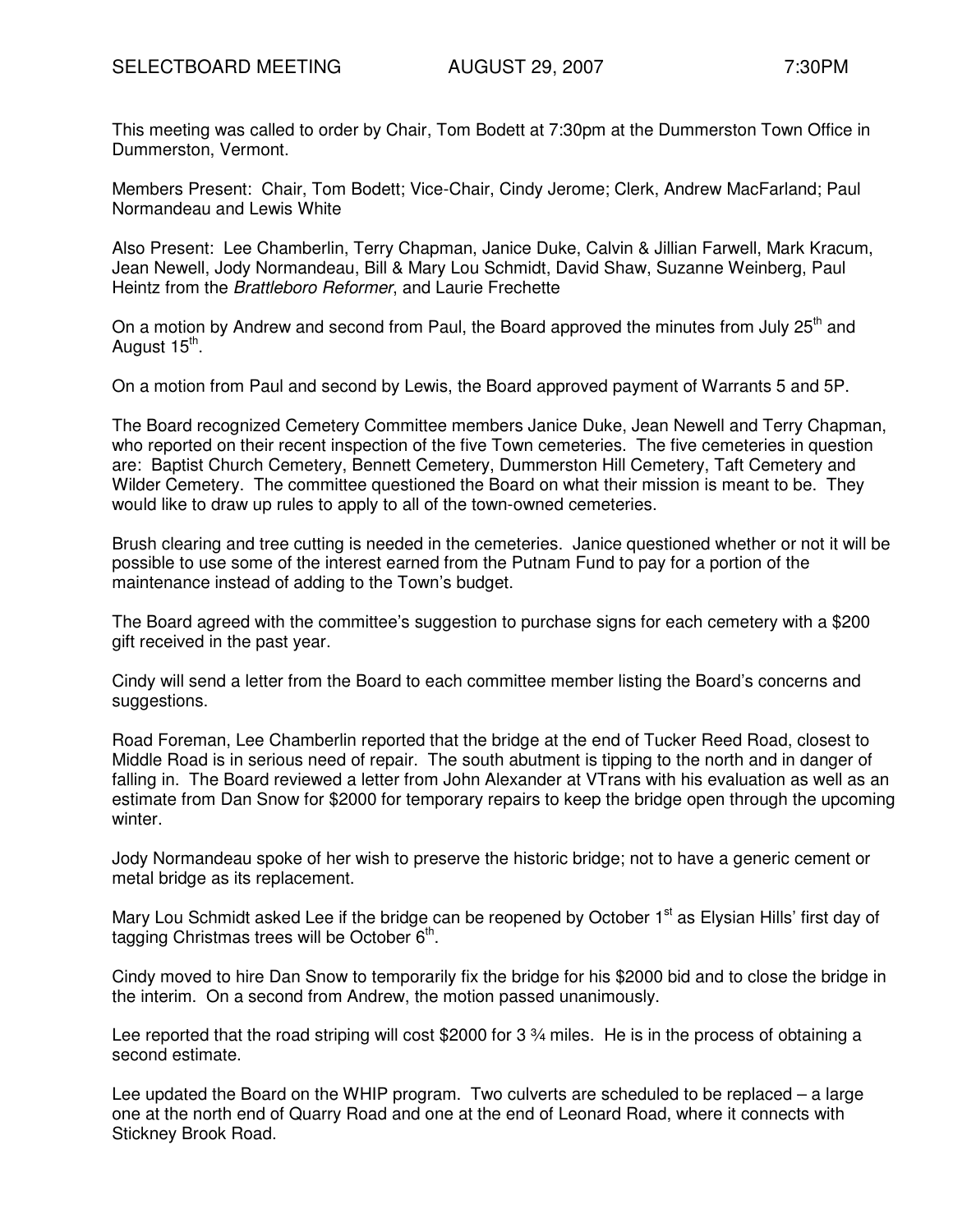Lee reported that the new dump truck came through with no engine brake. J & B International has offered to split the cost of installing one 50/50 with the Town. The Town's cost will be approximately \$1250. On a motion from Andrew and second by Cindy, the Board approved this purchase by a 4 to 1 vote.

Lee spoke to the Board about the upcoming project on Stickney Brook Road along Bob Karg's property. A quote of \$1700 has been received from Travis Bristol for stumping and clearing trees.

The Board decided to have the Town Attorney draw up an agreement between the Town and Mr. Karg. On a motion by Paul and second from Lewis, the Board moved to have Lee contact Mr. Karg and if he's agreeable, Paul will contact Atty. Fisher to proceed.

The Board authorized the purchase of a cell phone for Lee's use.

Tom spoke to the Board about Dr. Grossman's concern of speeding along Waterman Road. The Board declined to pursue the lowering of the speed limit below 35 miles per hour.

Tom presented the update on the VELCO/Southern Loop. The Board has received notification of a formal change in the proposed plan to locate the new substation in an unused gravel pit in Newfane. The Wilson property on Camp Arden Road will be the only Dummerston property directly affected by this project. The Planning Commission and Selectboard will still submit letters as originally planned. Tom thanked the Farwells for their calmness during this process and their very hard work.

The Board reviewed the list of recommendations for the Energy Committee. They heard from David Shaw and Mark Kracum, who described their qualifications for serving as members of this committee. Cindy moved to appoint Cary Gaunt, David Shaw, Suzanne Weinberg and Alex Wilson to serve as the original four members of the Energy Committee for terms not to exceed three years. Paul seconded the motion and it passed unanimously.

The Board reviewed the revised Personnel Policy. After a great deal of discussion, several more changes were made. Andrew will make the revisions and bring the policy back to the next Board meeting.

On a motion by Cindy and second from Andrew, the Board authorized Tom to sign the FY 2009 RERP budget requests.

The Board tabled a decision on the Certificate of Change to the 2007 Grand List until the next meeting; more information is needed from the Listers.

The Board reviewed a letter being sent to the Lydia Taft Pratt Library trustees from the Selectboard, reviewing some of their concerns and inviting them to attend the September 26<sup>th</sup> Selectboard meeting. Andrew moved to authorize Tom to sign the letter from the Board. Paul seconded the motion and it passed.

Paul expressed his concern regarding the Listers' budget. Tom will invite the three Listers to attend the September 26<sup>th</sup> Selectboard meeting.

The Board recessed its regular meeting at 10:56PM to enter Executive Session to discuss a pending litigation matter. Paul Normandeau left the building before the Executive Session began.

The Board came out of Executive Session at 11:04PM. Lewis moved and Cindy seconded to authorize Atty. Bob Fisher to negotiate a settlement on a pending legal action. The motion carried.

There being no further business to come before the Board, the meeting was adjourned at 11:06PM.